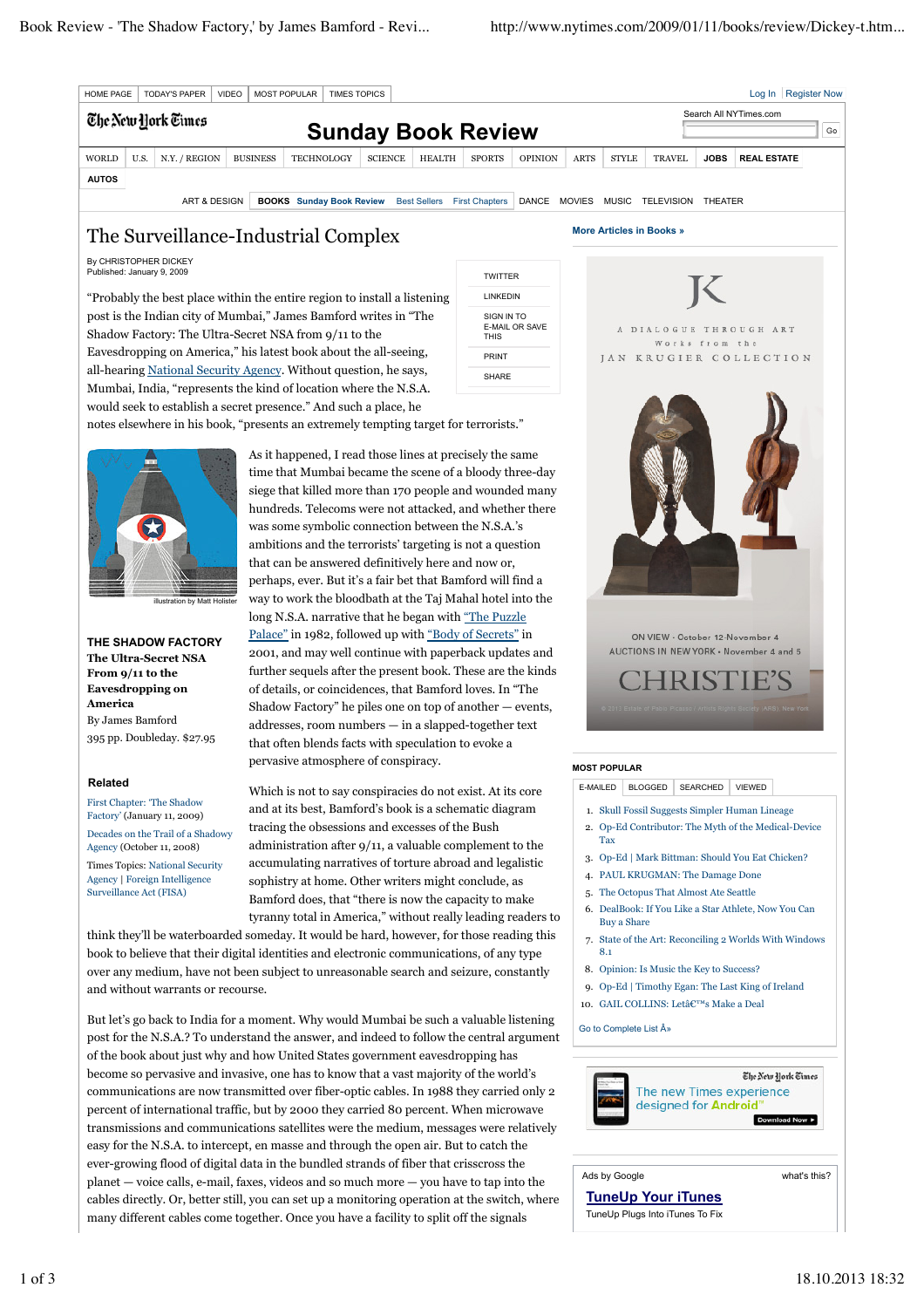without interrupting them, you're plugged in to a mother lode of megabytes — millions going by every few seconds. Mumbai, as it happens, has the central switch for much of Asia and virtually all the cables of the Middle East.

For the moment, at least, the most important switches of all are in the United States, which is still the center of the digital communications universe. Today, even phone calls between neighbors on the far side of the world are broken up into packets that may wind up crossing American territory, albeit at the speed of light, before they get down the block in, say, Baghdad. Before 9/11, the N.S.A. tried with only very limited success to tap into the United States switches. But in the weeks after the attacks on New York and Washington, Air Force Lt. Gen. Michael V. Hayden, then the head of the N.S.A., "succeeded in gaining the cooperation of nearly all of the nation's telecommunications giants," according to Bamford. Could those switches and cables being tapped in the United States be called wires? Yes indeed. And was this being done without warrants? Yes, again. But "warrantless wiretapping" — that phrase connoting scandalous disrespect for American laws and freedoms — doesn't begin to describe the staggering volume of raw information the cables put at the N.S.A.'s disposal.

The process is the opposite of what "wiretapping" used to mean in the popular imagination: alligator clips on a single wire that got you exactly the phone line you wanted to monitor. The N.S.A.'s approach in effect intercepted just about all communications, then used sophisticated computers and software to sift through the material. And, as with conventional warfare, these big-ticket spying operations were contracted to private companies that put former government employees on their payrolls — what Bamford calls "the surveillance-industrial complex."

Is all this really necessary to fight the terrorist threat that actually exists? Is it really useful to accumulate watch lists that have half a million names on them? The administration's core argument, including and especially after The New York Times broke the story of the warrantless program in 2005, is that it is vital to prevent another 9/11. But in a ferocious, detailed attack on Hayden (who is now the director of the Central Intelligence Agency), Bamford argues that the N.S.A. in 2000 and 2001 had not only the means, but also the actual information necessary to prevent the attacks on New York and Washington. The agency had been monitoring communications out of an Al Qaeda command center in Yemen, and those had pointed squarely to the presence of two key plotters in California. Yet Hayden at that moment didn't want to risk any semblance of monitoring people in the United States, even though there was plenty of latitude to tap those two terrorists under the Foreign Intelligence Surveillance Act (FISA).

One of the most disturbing passages in the book explores the paradox that the final meetings among the hijackers before they embarked on their missions took place in Laurel, Md., which is essentially the N.S.A.'s company town. Hayden could have practically observed them "from his eighth-floor window," Bamford writes; their base was the Valencia Motel, "a shabby truck stop just two miles away from Hayden's office." No wonder that in the aftermath of 9/11 Hayden wanted to be seen by the president as vacuuming up all the information in the world, and warrants be damned.

So, have the laws promulgated since the program was exposed, including the one voted for by Senator Barack Obama last summer, ended the nightmare of pervasive surveillance? Bamford thinks not. Presidential power remains abundant, he says, and "it is the political courage that is in short supply." Loopholes are easy to maneuver in an atmosphere of hypersecrecy, and what the N.S.A. does not do itself, it may well ask of partner agencies with similar abilities. That was why Bamford was writing about India. It could be one of those partners. Bamford's sources from India's intelligence service suggest that the last major obstacle to bugging the switch in Mumbai actually was the state-owned company that ran it But it was privatized earlier this decade, sold to the enormous Indian holding company called the Tata Group, which also owns, among other properties, the Taj Mahal hotel. Probably just a coincidence, but yet another interesting detail.

*Christopher Dickey, Newsweek's Paris bureau chief, is the author of the forthcoming "Securing the City: Inside America's Best Counterterror Force — The NYPD."*

A version of this article appeared in print on January 11, 2009, on **More Articles in Books** » page BR11 of the New York edition.

Bad Song Info & Get Album Artwork. www.TuneUpMedia.com

**Past Coverage**